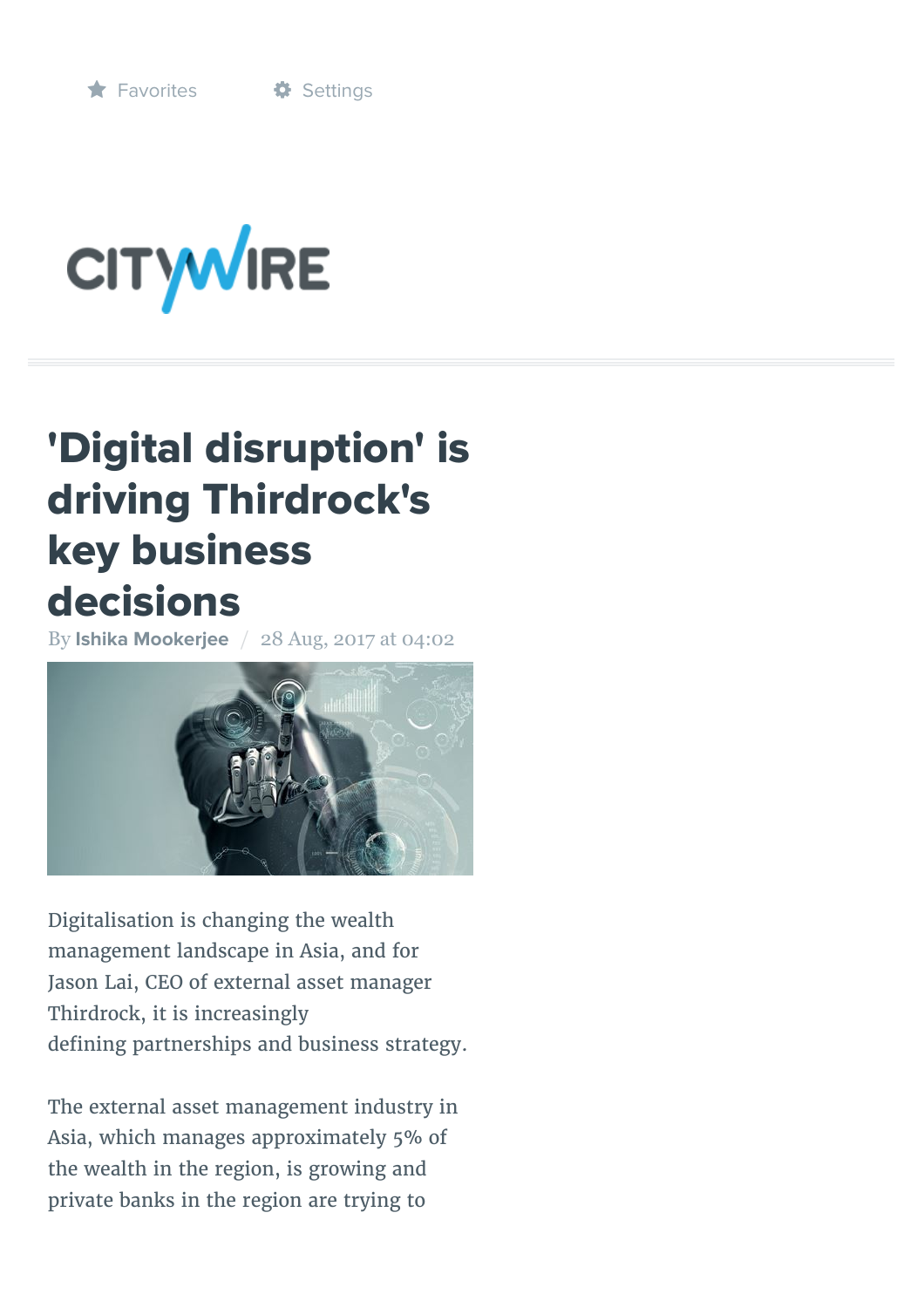capture the business of these intermediaries by setting up desks, providing dedicated relationship managers and digitalising services for greater operational efficiency.

'One area where custodians can make a big impact is investing in state-of-the-art IT platforms to ensure execution efficiency, process integrity and quick response to market trends,' Lai told Citywire Asia. 'Take for example, real-time online platforms with consolidation and ad-hoc reporting features.'

Typically, EAMs book their assets under private banks, which take care of the custody and brokerage, focusing on providing non-tied advice to high net worth individuals and families.

While the choice of custodians is led by client preferences at Thirdrock, the availability of technology platforms and digital tools are significant for Lai when advising clients.

Private banks in Asia have been digitalising their relationship manager tools and client platforms for their customers over the past three years, and their intermediaries business is undergoing similar changes. UBS Connect, for example, provides EAMs ebanking services including monitoring of asset performance and order processing and status updates.

'Improved execution services like transparent pricing, and ease of retrocession calculation are also areas to consider,' said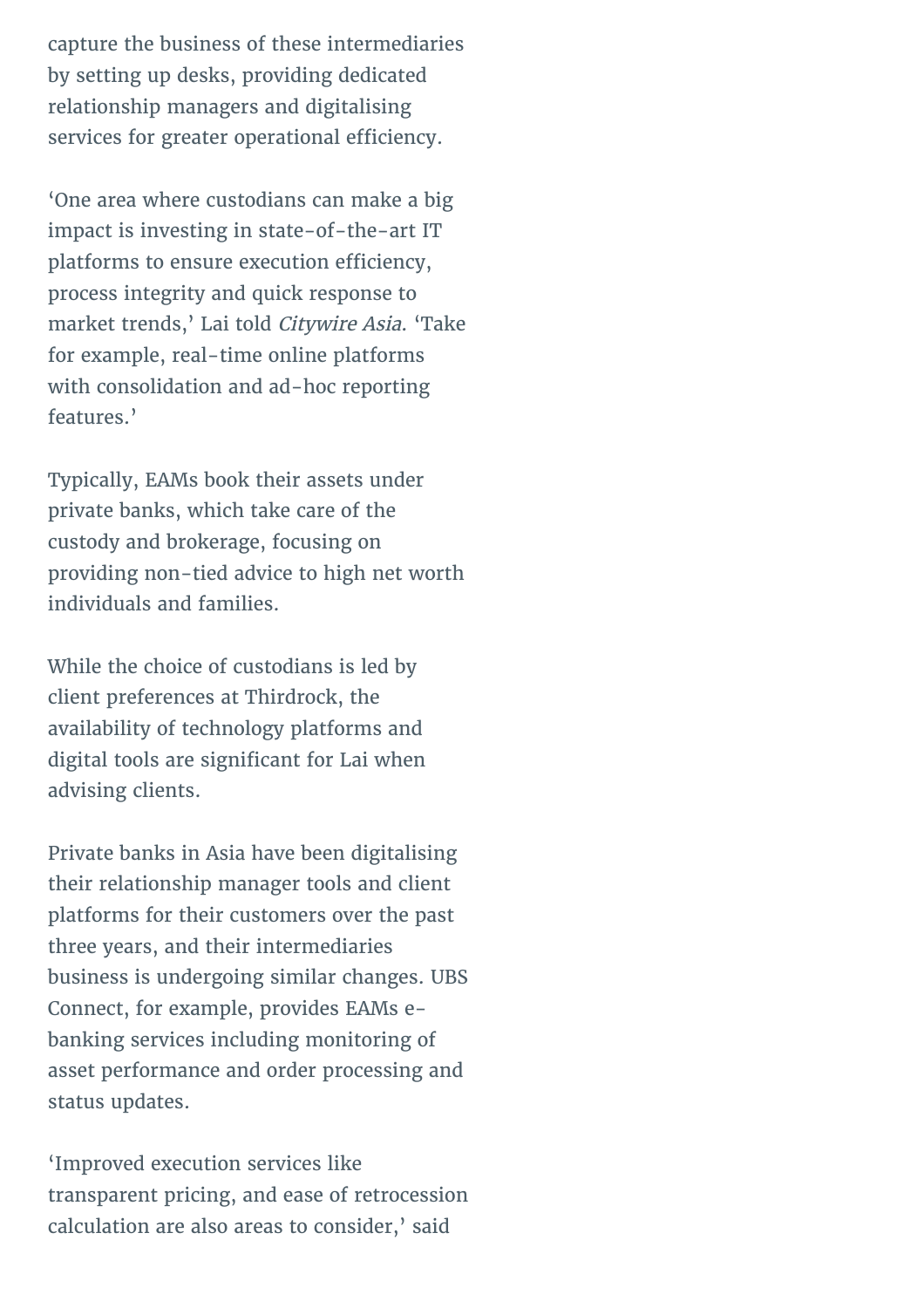the former ABN Amro Private Bank executive, who founded Thirdrock in 2010.

Service levels, including the availability of an EAM desk, flexibility in pricing models and product offerings and innovation are some of the other factors that drive Lai's decision on the choice of custodian. The Singaporebased firm works with 12 financial institutions and service providers for support, execution and custodian services.

Lai looks to technology as the key growth driver for his own business as well, believing that it is 'the key to the scalability and sustainability of the business'.

Thirdrock has a 'fintech lab' that is being developed as a key business vertical. The EAM has invested in a Singapore-based provider of digital wealth management and fintech solutions, which provides multidealer multi-product electronic dealing as well as client advisor mobility and workbench tools.

Thirdrock began as a multi-family office in 2010, developing its services from wealth management to include corporate advisory, providing strategic advice on M&As, private equity, corporate finance and capital raising in 2014.

It also has a funds platform, launching a number of hedge fund-like strategies, fixed income strategies and multi-asset discretionary portfolio mandates since 2014. With the growing demand for private equity, Thirdrock has established a pipeline of